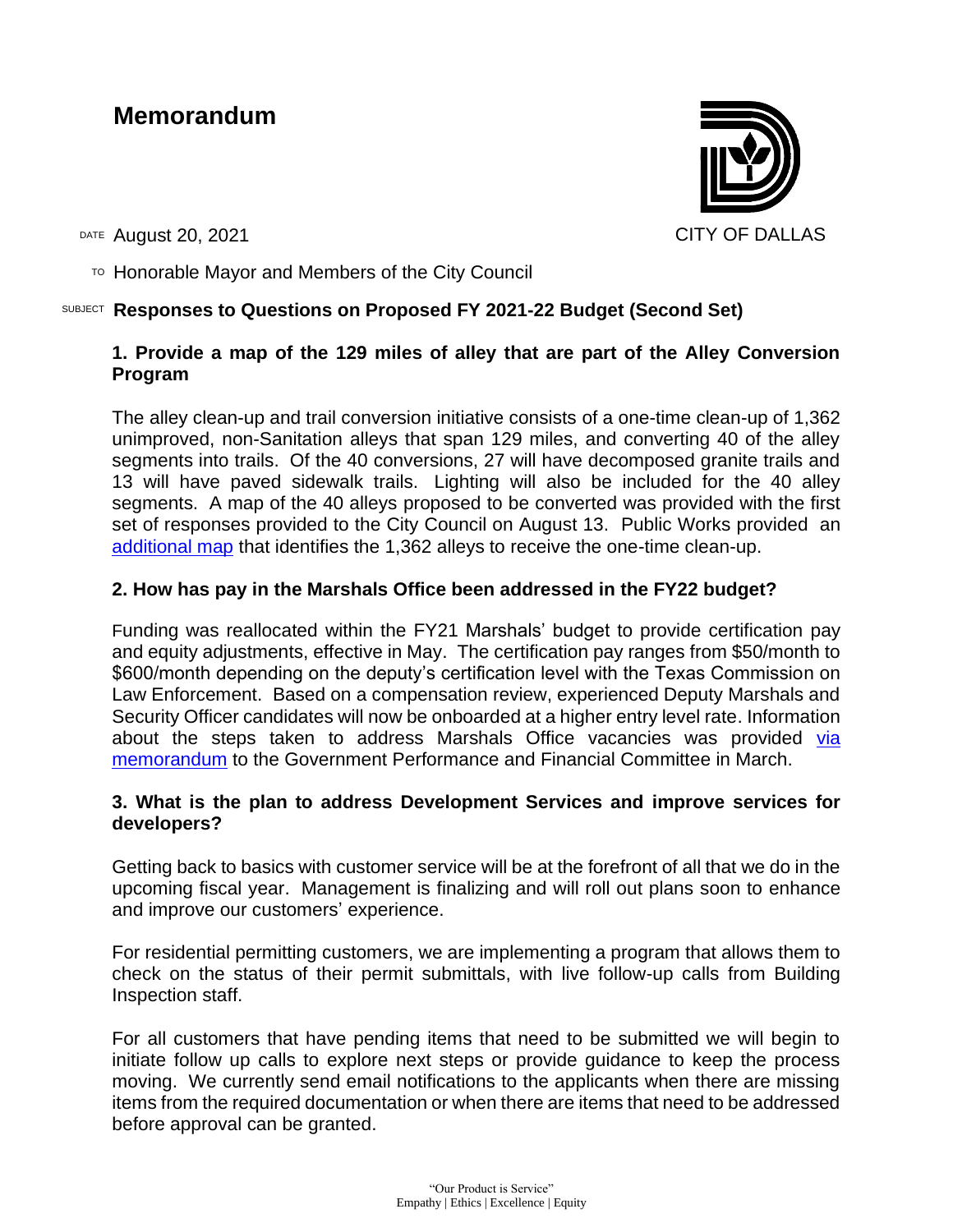DATE SUBJECT August 20, 2021 **Responses to Questions on Proposed FY 2021-22 Budget (Second Set)** 

### **4. What are the key metrics that Development Services should be focused on improving?**

The current goal is to reduce review times for new single-family construction permits. Overall better communication with our clients related to permit review status along with transparent timelines for each type of permit submittal is also a major focal point, allowing the much-needed predictability.

### **5. What is the timing for hiring Development Services positions that will be responsible for change management?**

An interim change management team is currently in place as we begin to seek the best fit for our city and all that we serve. We will continue to pursue all viable options related to efficient permitting throughout this process.

## **6. What is the alignment between performance measures, Dallas 365, the City Manager's goals, and the City Council committees' work?**

All work done throughout the City aligns to the City's 8 strategic priorities as identified by the City Council during the February 2020 City Council Planning Retreat. All performance measures, whether part of Dallas 365 or published in the budget book, are tied to a departmental service that aligns directly to one of the 8 strategic priorities. This alignment is reviewed during each budget development process to ensure that work performed and measured by the department continues to align with the overall strategic direction of the City. Similarly, the City Manager's goals directly align with and continue our focus on the priorities as identified by City Council. Progress on the City's performance measures are regularly provided to City Council as regular standing items on many committee agendas as well as through the Budget Accountability Report to ensure committees have the information necessary to drive their policy work around the strategic priorities. Additionally, the City Council was updated on the City Manager's goals in April and July, with a final FY21 progress update expected to be provided in October.

### **7. Does the Sanitation fee increase include funds to restore prior spend down of fund balance, and what will the fee increase pay for?**

The FY22 proposed Sanitation fee increase does not include funding to restore the Sanitation Fund balance. The Sanitation Fund balance was used to cover response and recovery activities related to weather events in 2019 and 2021. The City requires a minimum of 30 days of working capital or fund balance. With the proposed FY22 expenditure and revenue budget, the end-of-year fund balance is projected to be at \$12.4 million which is a reserve of 32.6 days.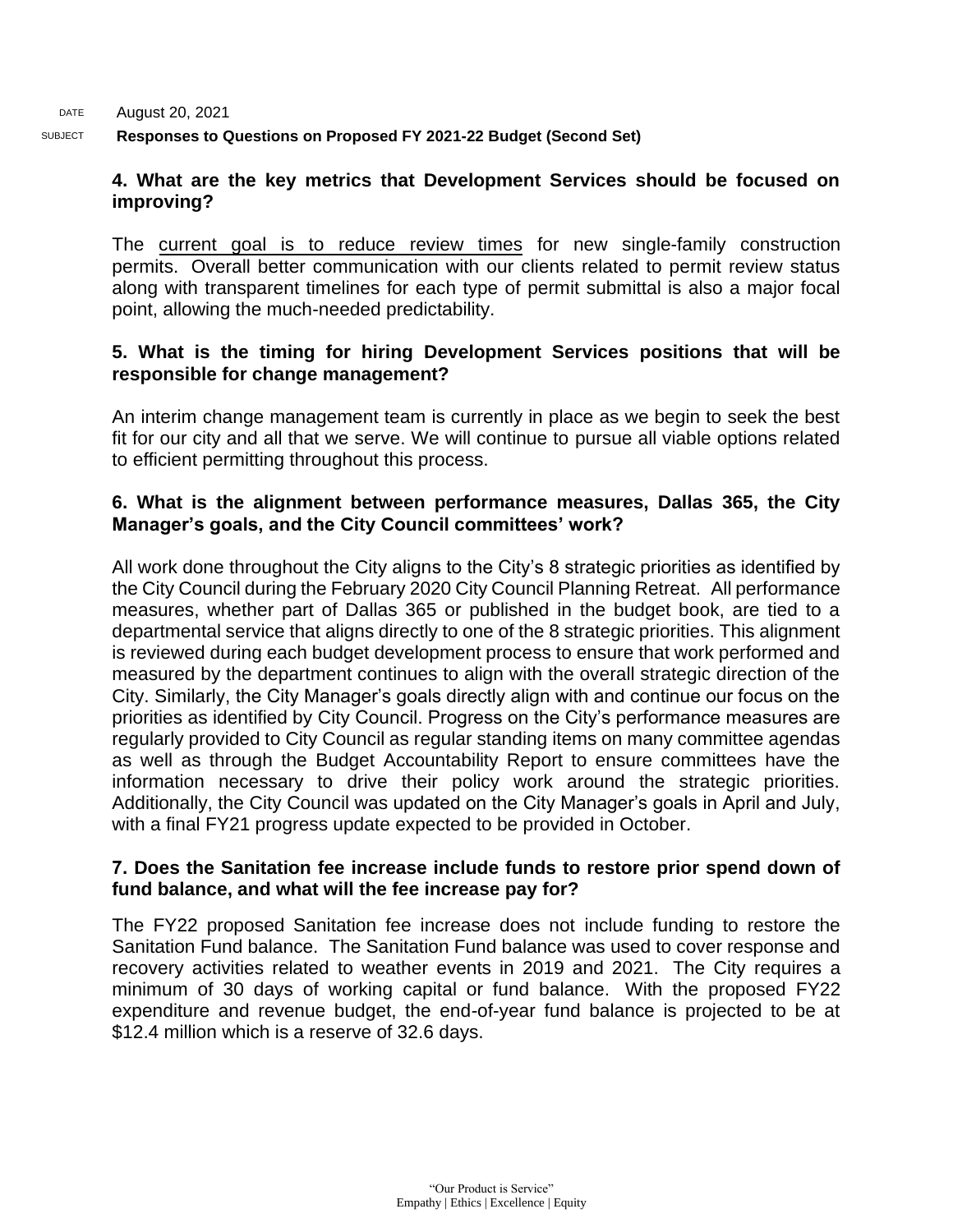#### DATE August 20, 2021

#### SUBJECT **Responses to Questions on Proposed FY 2021-22 Budget (Second Set)**

The proposed FY22 fee increase covers additional cost mainly in the following areas:

- Stabilize the workforce: increase pay for Sanitation truck drivers, heavy equipment operators, and crew leaders
- Meet the City policy requirement and labor market condition: increase temp labor contract budget for the increased living wage
- Enhance and improve public communication and education: establish a new Communication, Outreach, and Enforcement Team to communicate, enforce, and promote waste management programs
- Ensure timely service: increase brush and bulky trash collection contract to meet peak service demand

#### **8. What is the impact of extending the paid parental leave from 6 weeks to 12 weeks?**

The additional cost of increasing parental leave from the recommended 6 weeks to 12 weeks is estimated at \$2.3 million annually. The table shows the cost of Parental Leave estimated at 6, 8, 10, and 12 weeks. This calculation is based on 360 leaves per year, which is the average number of maternity claims in the last two years, and a weekly pay of \$1,077, which is the average pay for a 29 year old at the city of Dallas (29 is the average age of employees submitting maternity claims at the City).

| <b>Paternity Leave</b><br><b>Weeks</b> | Average Cost Per<br>Employee | <b>Average Maternity</b><br><b>Claims 2020-21</b> | <b>Total Cost</b> |
|----------------------------------------|------------------------------|---------------------------------------------------|-------------------|
|                                        | \$6,462                      | 360                                               | \$2,326,320       |
|                                        | \$8,616                      | 360                                               | \$3,101,760       |
| 10                                     | \$10,770                     | 360                                               | \$3,877,200       |
| 12                                     | \$12,924                     | 360                                               | \$4,652,640       |

While this is the calculated cost as described above, in most cases the additional cost would not be incurred. An employee absence results in lost productivity and potentially increased burden on other workers. An increased cost would be incurred if it became necessary to back-fill for the absence through use of overtime or hiring a temporary employee while an employee is on parental leave. This type of expense is required especially in operations that have minimum staffing levels such as Dallas Fire-Rescue when absences must be back-filled through overtime.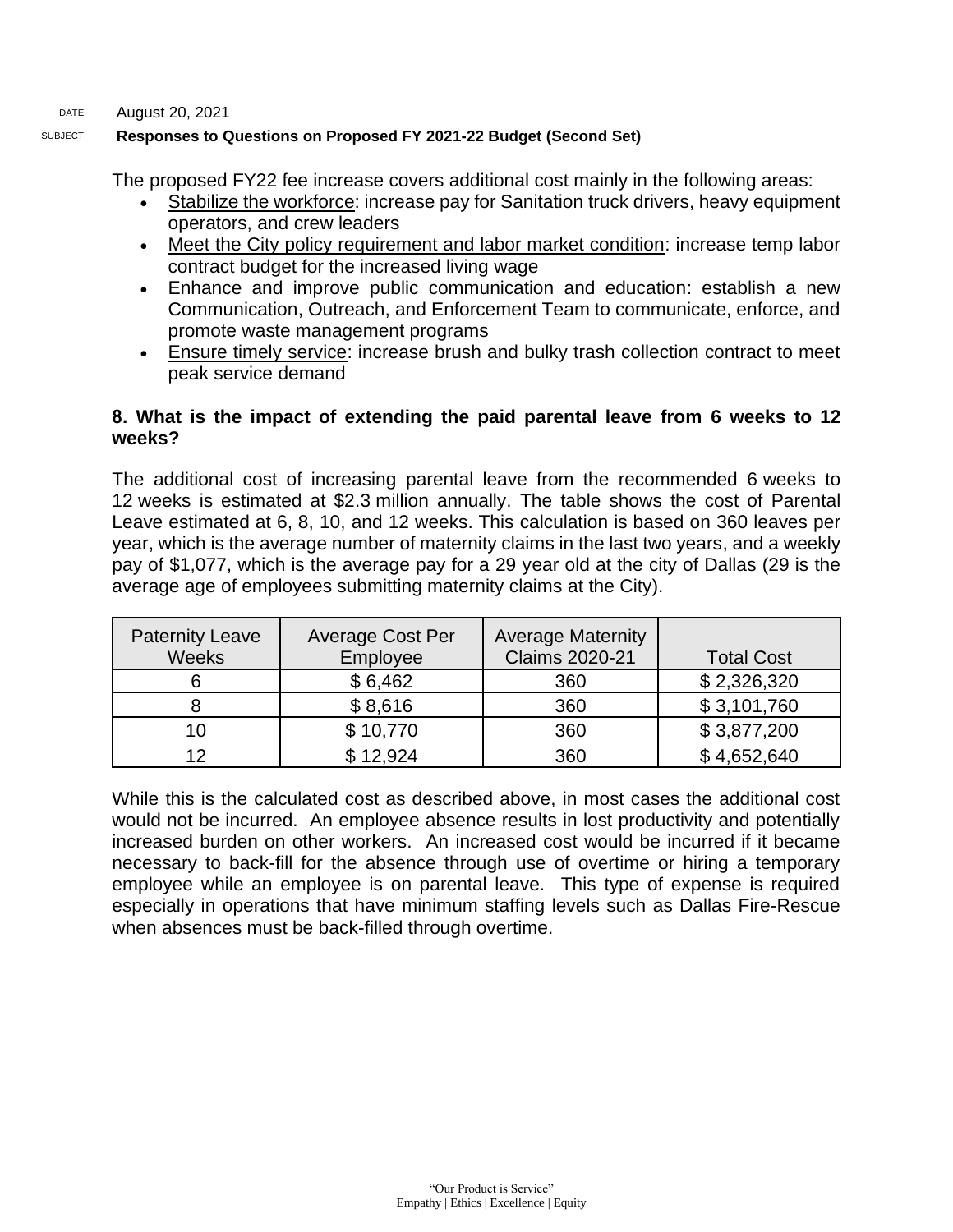#### DATE August 20, 2021 SUBJECT **Responses to Questions on Proposed FY 2021-22 Budget (Second Set)**

### **9. Provide data by City Council district and zip code about where the most people are being impacted by evictions.**

Child Poverty Action Lab (CPAL), in collaboration with Dallas County, has created an [Eviction Filing Dashboard](https://childpovertyactionlab.org/eviction-dashboard) that is updated once a week. The chart below displays the top 10 highest eviction zip codes and affiliated council districts since April 1, 2020 and is current as of August 13, 2021.

| Zip Code | <b>City Council District</b>    | <b>Total Evictions</b> | Evictions<br>Due<br>to<br>Non-Payment |
|----------|---------------------------------|------------------------|---------------------------------------|
| 75243    | D10, D11, D13                   | 1784                   | 1480                                  |
| 75237    | D <sub>3</sub> , D <sub>8</sub> | 1012                   | 876                                   |
| 75216    | D3, D4, D7, D8                  | 867                    | 622                                   |
| 75228    | D7, D9                          | 799                    | 556                                   |
| 75231    | D9, D10, D11, D13, D14          | 584                    | 466                                   |
| 75227    | D <sub>5</sub> , D <sub>7</sub> | 549                    | 375                                   |
| 75211    | D1, D3, D6                      | 518                    | 427                                   |
| 75224    | D1, D3, D4                      | 488                    | 384                                   |
| 75238    | D9, D10                         | 479                    | 421                                   |
| 75217    | D5, D7, D8                      | 477                    | 331                                   |

Data on evictions by City Council district will be provided in next Friday's memo when it becomes available from CPAL.

### **10. Provide FY22 line item detail for each department side-by-side so that all departments can be compared on one spreadsheet.**

The requested document can be found [here.](https://dallascityhall.com/government/Council%20Meeting%20Documents/form-a-combined.xlsx)

### **11. The budget for offices within Management Services does not provide the same level of detail as other departments. Please provide additional budget detail for the offices within Management Services.**

The Management Services Department recommended budget for FY22 and planned budget for FY23 is provided in the budget document on pages 267 thru 281. The information for this department includes and is formatted the same as for other departments. Since several offices are combined into this one department, the attachment provides a summary of the budget for each office. The summary for each office includes personnel services, supplies/materials, contractual/other services, capital outlay, and reimbursements. The total operating expenses are listed, and then the total expenses paid from the General Fund less any reimbursements from other funding sources is also provided. In addition to the attached summary for each office, we have uploaded [the line-item detail](https://dallascityhall.com/government/Council%20Meeting%20Documents/mgt-form-as.xlsx) for each office with the FY22 budget document on the [Upcoming Budget](https://dallascityhall.com/departments/budget/financialtransparency/Pages/Upcoming-Budget.aspx) page on the Financial Transparency website.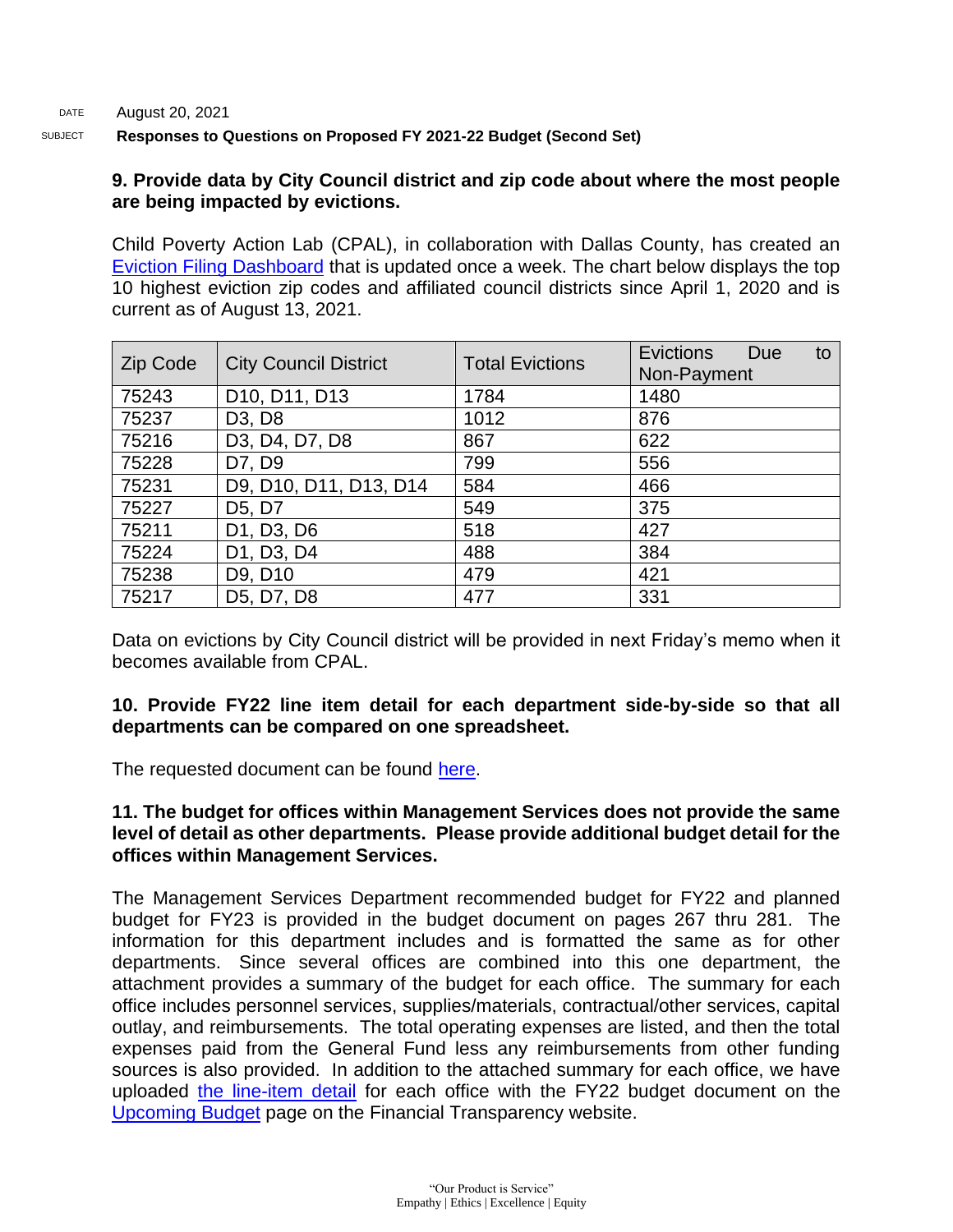#### DATE August 20, 2021 SUBJECT **Responses to Questions on Proposed FY 2021-22 Budget (Second Set)**

We will continue to answer questions we receive on a rolling basis. If you need additional information, please contact me or Jack Ireland, Director of Budget & Management Services.

M. Ellenabith Reich

Chief Financial Officer

[Attachment]

c: T.C. Broadnax, City Manager Chris Caso, City Attorney Mark Swann, City Auditor Bilierae Johnson, City Secretary Preston Robinson, Administrative Judge Kimberly Bizor Tolbert, Chief of Staff

Jon Fortune, Assistant City Manager Majed A. Al-Ghafry, Assistant City Manager Joey Zapata, Assistant City Manager Dr. Eric A. Johnson, Chief of Economic Development and Neighborhood Services M. Elizabeth (Liz) Cedillo-Pereira, Chief of Equity and Inclusion Directors and Assistant Directors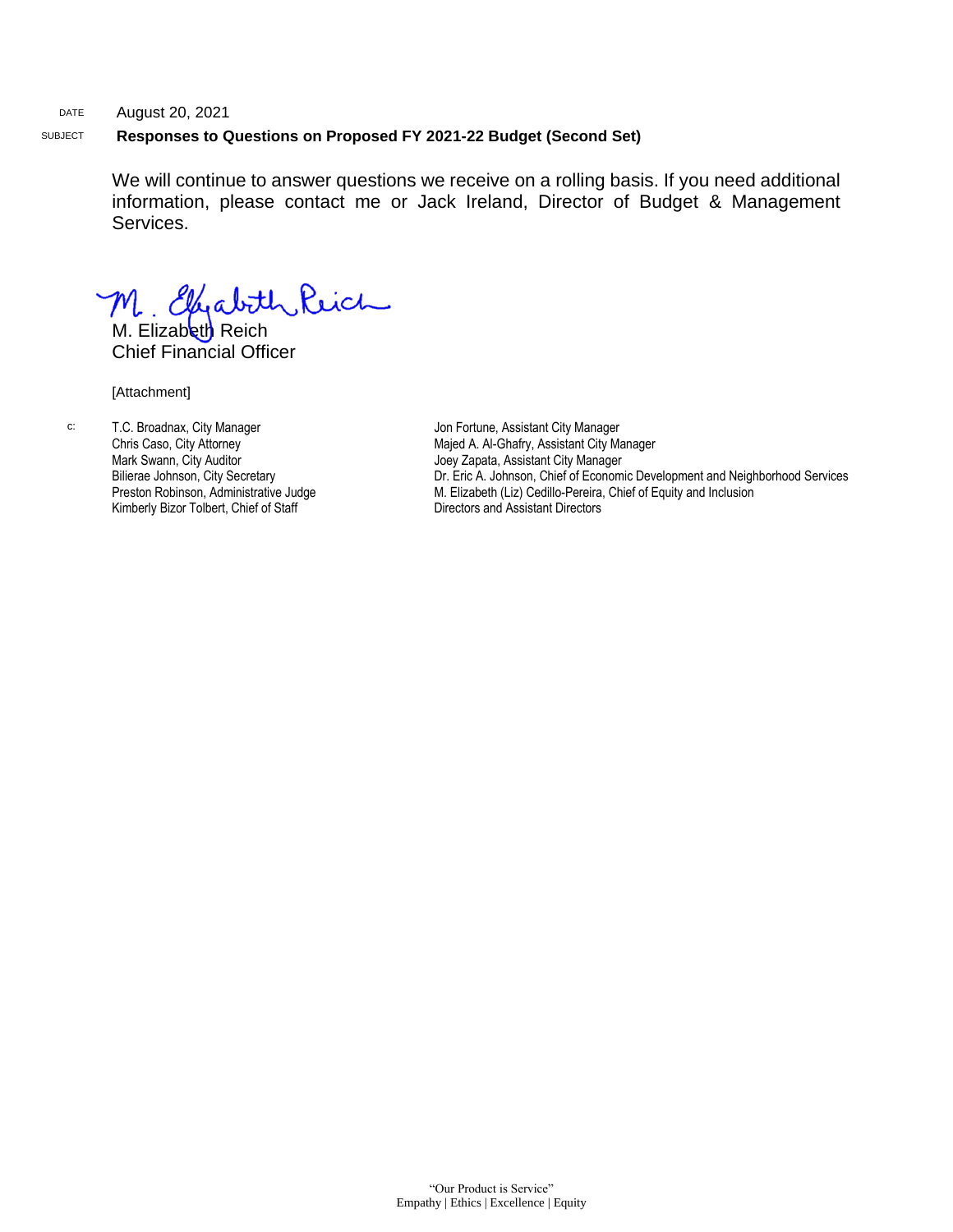# **Summary of Management Services Budget (Broken Out by Department)**

# 311 Customer Service Center

|                                     | FY 2020-21<br><b>Budget</b> | FY 2020-21<br>Forecast | FY 2021-22<br>Proposed | FY 2022-23<br>Planned |
|-------------------------------------|-----------------------------|------------------------|------------------------|-----------------------|
| <b>Personnel Services</b>           | 6,898,749                   | 6,316,508              | 7,207,141              | 7,421,262             |
| Supplies - Materials                | 26,281                      | 48,231                 | 25,039                 | 25,098                |
| <b>Contractual - Other Services</b> | 1,480,403                   | 1,629,884              | 1,613,345              | 1,694,481             |
| Capital Outlay                      | 0                           |                        | 0                      | O                     |
| <b>Expense Total</b>                | \$8,405,433                 | \$7,994,623            | \$8,845,525            | \$9,140,841           |
| Reimbursements                      | (3,765,665)                 | (3,765,665)            | (3,765,665)            | (3,765,665)           |
| Department Total                    | \$4,639,768                 | \$4,228,958            | \$5,079,860            | \$5,375,176           |
|                                     |                             |                        |                        |                       |
| Department Revenue Total            | \$0                         | \$0                    | \$0                    | \$0                   |

# Communications, Outreach, & Marketing

|                                     | FY 2020-21<br><b>Budget</b> | FY 2020-21<br>Forecast | FY 2021-22<br>Proposed | FY 2022-23<br>Planned |
|-------------------------------------|-----------------------------|------------------------|------------------------|-----------------------|
| <b>Personnel Services</b>           | 1,783,387                   | 1,660,607              | 1,663,520              | 1,701,526             |
| Supplies - Materials                | 94,645                      | 76,125                 | 38,604                 | 38,633                |
| <b>Contractual - Other Services</b> | 417,718                     | 361,269                | 628,743                | 637,436               |
| Capital Outlay                      | 0                           | 0                      | 0                      | 0                     |
| <b>Expense Total</b>                | \$2,295,750                 | \$2,098,000            | \$2,330,867            | \$2,377,595           |
| Reimbursements                      | 0                           | 0                      | 0                      | 0                     |
| <b>Department Total</b>             | \$2,295,750                 | \$2,098,000            | \$2,330,867            | \$2,377,595           |
|                                     |                             |                        |                        |                       |
| Department Revenue Total            | \$0                         | \$0                    | \$0                    | \$0                   |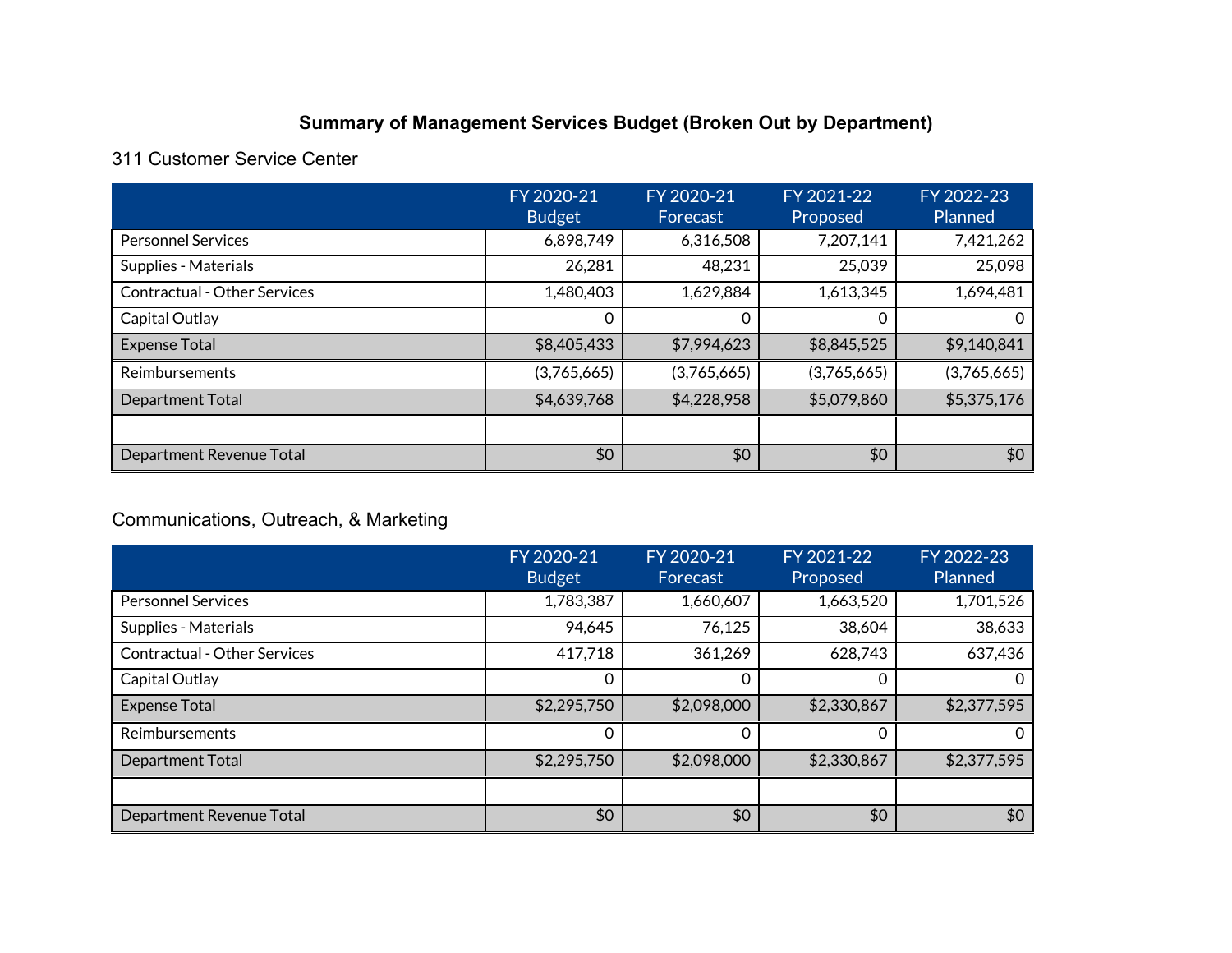# Office of Community Care

|                                     | FY 2020-21<br><b>Budget</b> | FY 2020-21<br>Forecast | FY 2021-22<br>Proposed | FY 2022-23<br>Planned |
|-------------------------------------|-----------------------------|------------------------|------------------------|-----------------------|
| <b>Personnel Services</b>           | 3,557,645                   | 3,429,404              | 3,724,578              | 3,808,029             |
| Supplies - Materials                | 162,875                     | 183,376                | 175,580                | 175,757               |
| <b>Contractual - Other Services</b> | 4,918,171                   | 4,963,103              | 5,527,175              | 5,539,798             |
| Capital Outlay                      | 0                           | 45,235                 | 0                      | 0                     |
| <b>Expense Total</b>                | \$8,638,691                 | \$8,621,118            | \$9,427,333            | \$9,523,584           |
| Reimbursements                      | (223, 186)                  | (223, 186)             | (223, 186)             | (223, 186)            |
| Department Total                    | \$8,415,505                 | \$8,397,932            | \$9,204,147            | \$9,300,398           |
|                                     |                             |                        |                        |                       |
| Department Revenue Total            | \$1,541,977                 | \$1,230,323            | \$1,185,000            | \$1,185,000           |

# Office of Community Police Oversight

|                                     | FY 2020-21<br><b>Budget</b> | FY 2020-21<br>Forecast | FY 2021-22<br>Proposed | FY 2022-23<br>Planned |
|-------------------------------------|-----------------------------|------------------------|------------------------|-----------------------|
| <b>Personnel Services</b>           | 419,134                     | 372,704                | 517,881                | 610,076               |
| Supplies - Materials                | 42,600                      | 35,358                 | 25,452                 | 25,452                |
| <b>Contractual - Other Services</b> | 83,399                      | 60,280                 | 86,796                 | 88,687                |
| Capital Outlay                      | 0                           | 0                      | 0                      | 0                     |
| <b>Expense Total</b>                | \$545,133                   | \$468,342              | \$630,129              | \$724,215             |
| Reimbursements                      | $\Omega$                    | 0                      | 0                      | 0                     |
| Department Total                    | \$545,133                   | \$468,342              | \$630,129              | \$724,215             |
|                                     |                             |                        |                        |                       |
| Department Revenue Total            | \$0                         | \$0                    | \$0                    | \$0                   |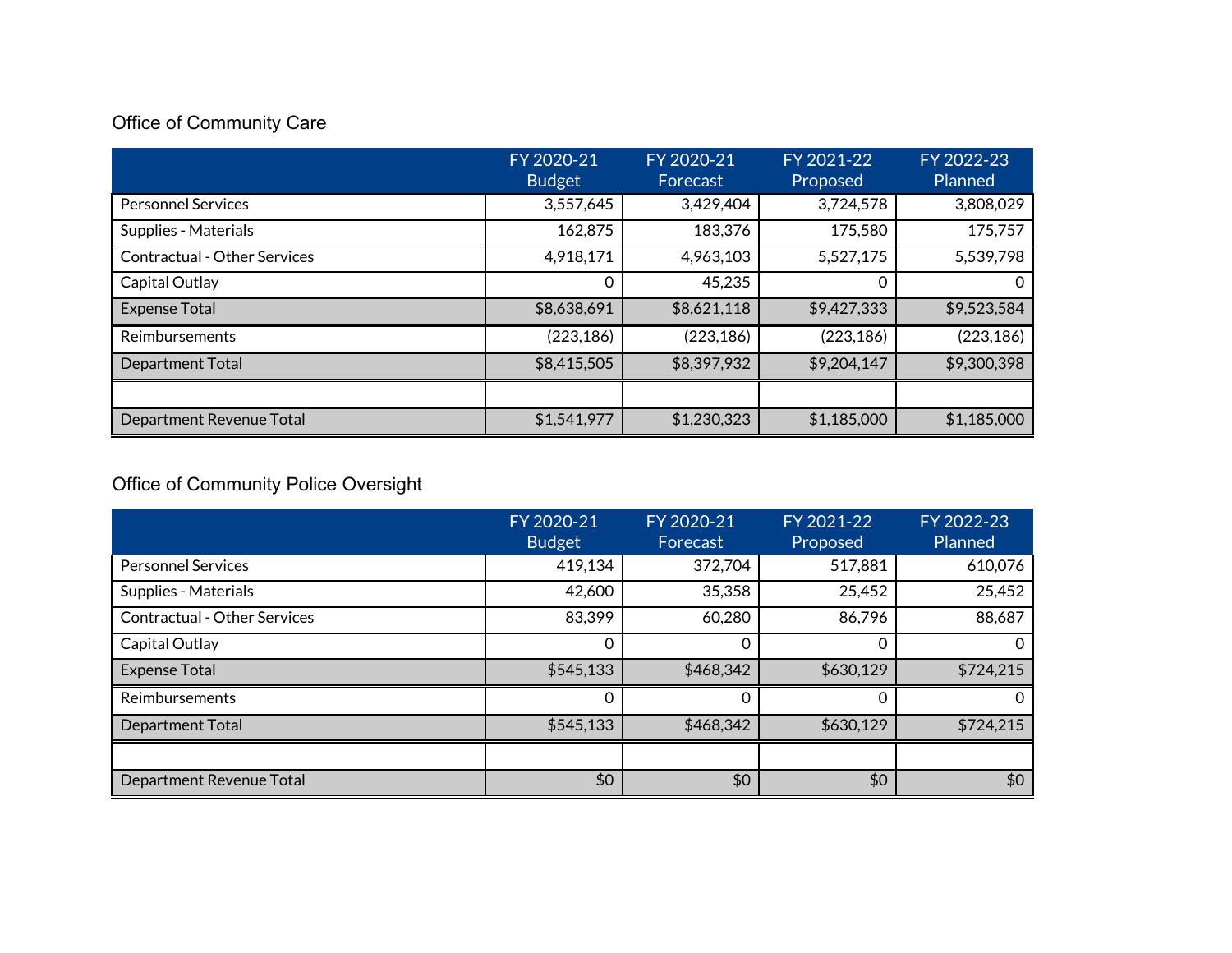# Office of Emergency Management

|                                     | FY 2020-21<br><b>Budget</b> | FY 2020-21<br>Forecast | FY 2021-22<br>Proposed | FY 2022-23<br><b>Planned</b> |
|-------------------------------------|-----------------------------|------------------------|------------------------|------------------------------|
| <b>Personnel Services</b>           | 550,976                     | 608,771                | 588,711                | 602,633                      |
| Supplies - Materials                | 52,797                      | 52,797                 | 52,071                 | 52,248                       |
| <b>Contractual - Other Services</b> | 549,186                     | 896,393                | 776,847                | 665,815                      |
| Capital Outlay                      | 0                           |                        | 0                      | 0                            |
| <b>Expense Total</b>                | \$1,152,959                 | \$1,557,961            | \$1,417,629            | \$1,320,696                  |
| Reimbursements                      | $\Omega$                    | (214, 288)             | (287, 339)             | (155, 311)                   |
| <b>Department Total</b>             | \$1,152,959                 | \$1,343,673            | \$1,130,290            | \$1,165,385                  |
|                                     |                             |                        |                        |                              |
| Department Revenue Total            | \$0                         | \$0                    | \$0                    | \$0                          |

# Office of Environmental Quality & Sustainability

|                                     | FY 2020-21<br><b>Budget</b> | FY 2020-21<br>Forecast | FY 2021-22<br>Proposed | FY 2022-23<br>Planned |
|-------------------------------------|-----------------------------|------------------------|------------------------|-----------------------|
| <b>Personnel Services</b>           | 8,270,946                   | 7,079,650              | 7,935,243              | 8,168,207             |
| Supplies - Materials                | 511,625                     | 369,995                | 586,449                | 586,455               |
| <b>Contractual - Other Services</b> | 5,928,647                   | 4,466,051              | 6,254,499              | 6,241,497             |
| Capital Outlay                      | 0                           | 30,337                 | 162,488                | 162,488               |
| <b>Expense Total</b>                | \$14,711,218                | \$11,946,032           | \$14,938,679           | \$15,158,646          |
| Reimbursements                      | (10, 463, 785)              | (8, 182, 888)          | (11,082,917)           | (11,082,917)          |
| <b>Department Total</b>             | \$4,247,433                 | \$3,763,144            | \$3,855,762            | \$4,075,729           |
|                                     |                             |                        |                        |                       |
| Department Revenue Total            | \$177,890                   | \$234,105              | \$161,490              | \$161,490             |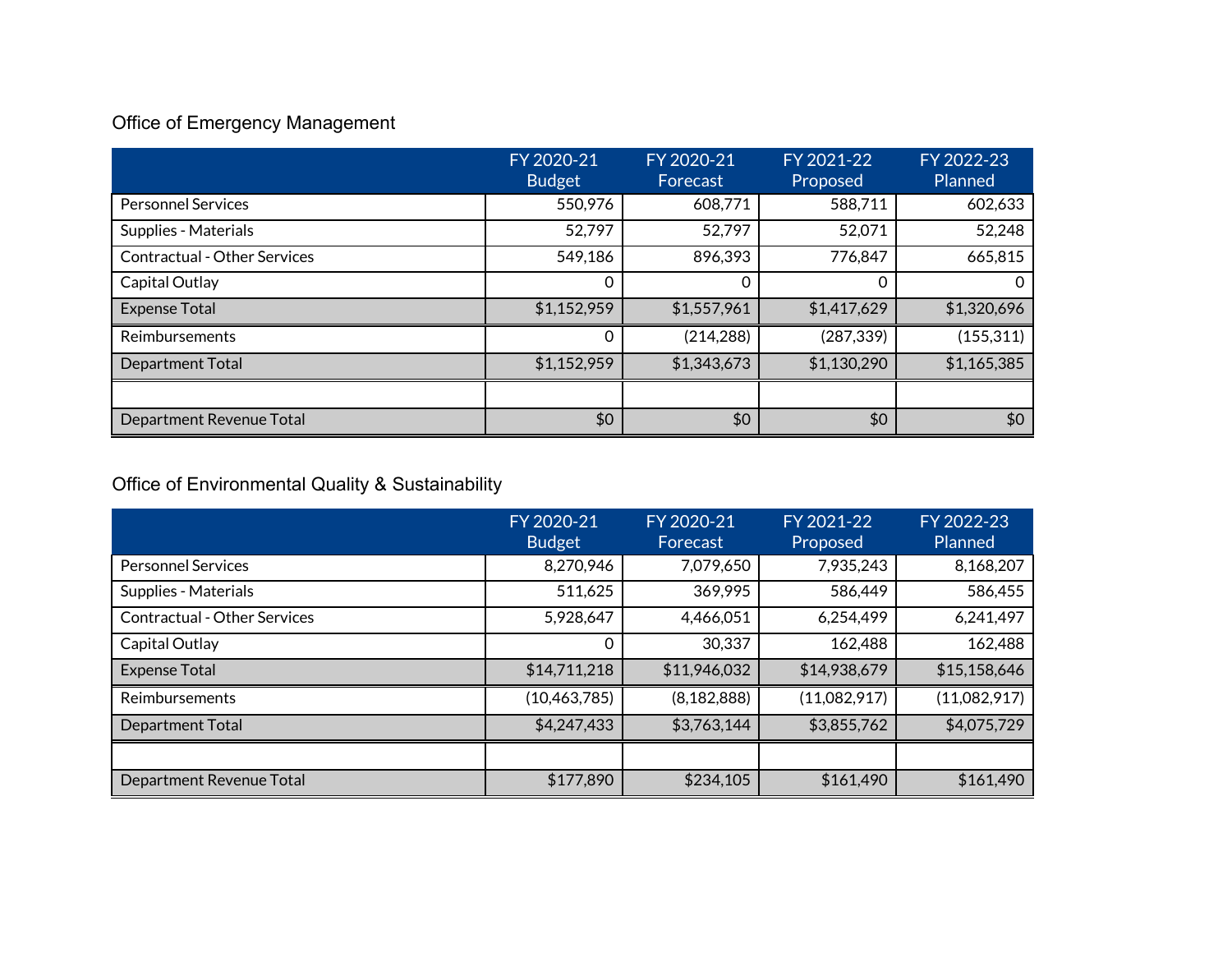# Office of Equity & Inclusion

|                                     | FY 2020-21<br><b>Budget</b> | FY 2020-21<br>Forecast | FY 2021-22<br>Proposed | FY 2022-23<br>Planned |
|-------------------------------------|-----------------------------|------------------------|------------------------|-----------------------|
| <b>Personnel Services</b>           | 1,587,896                   | 1,605,069              | 1,716,655              | 1,756,590             |
| Supplies - Materials                | 10,796                      | 10,796                 | 20,246                 | 20,246                |
| <b>Contractual - Other Services</b> | 802,354                     | 843,303                | 908,097                | 971,262               |
| Capital Outlay                      | 0                           | $\Omega$               | 0                      | $\Omega$              |
| <b>Expense Total</b>                | \$2,401,046                 | \$2,459,168            | \$2,644,998            | \$2,748,098           |
| Reimbursements                      | 0                           | 0                      | 0                      | 0                     |
| <b>Department Total</b>             | \$2,401,046                 | \$2,459,168            | \$2,644,998            | \$2,748,098           |
|                                     |                             |                        |                        |                       |
| Department Revenue Total            | \$0                         | \$0                    | \$0                    | \$0                   |

# Office of Government Affairs

|                                     | FY 2020-21<br><b>Budget</b> | FY 2020-21<br>Forecast | FY 2021-22<br>Proposed | FY 2022-23<br>Planned |
|-------------------------------------|-----------------------------|------------------------|------------------------|-----------------------|
| <b>Personnel Services</b>           | 843,994                     | 816,852                | 808,400                | 826,606               |
| Supplies - Materials                | 12,120                      | 9,321                  | 8,620                  | 8,620                 |
| <b>Contractual - Other Services</b> | 159,655                     | 147,157                | 175,762                | 179,846               |
| Capital Outlay                      | 0                           | 0                      | 0                      | 0                     |
| <b>Expense Total</b>                | \$1,015,769                 | \$973,330              | \$992,782              | \$1,015,072           |
| <b>Reimbursements</b>               | (78, 399)                   | (68, 892)              | (78, 399)              | (78, 399)             |
| Department Total                    | \$937,370                   | \$904,438              | \$914,383              | \$936,673             |
|                                     |                             |                        |                        |                       |
| Department Revenue Total            | \$0                         | \$300                  | \$0                    | \$0                   |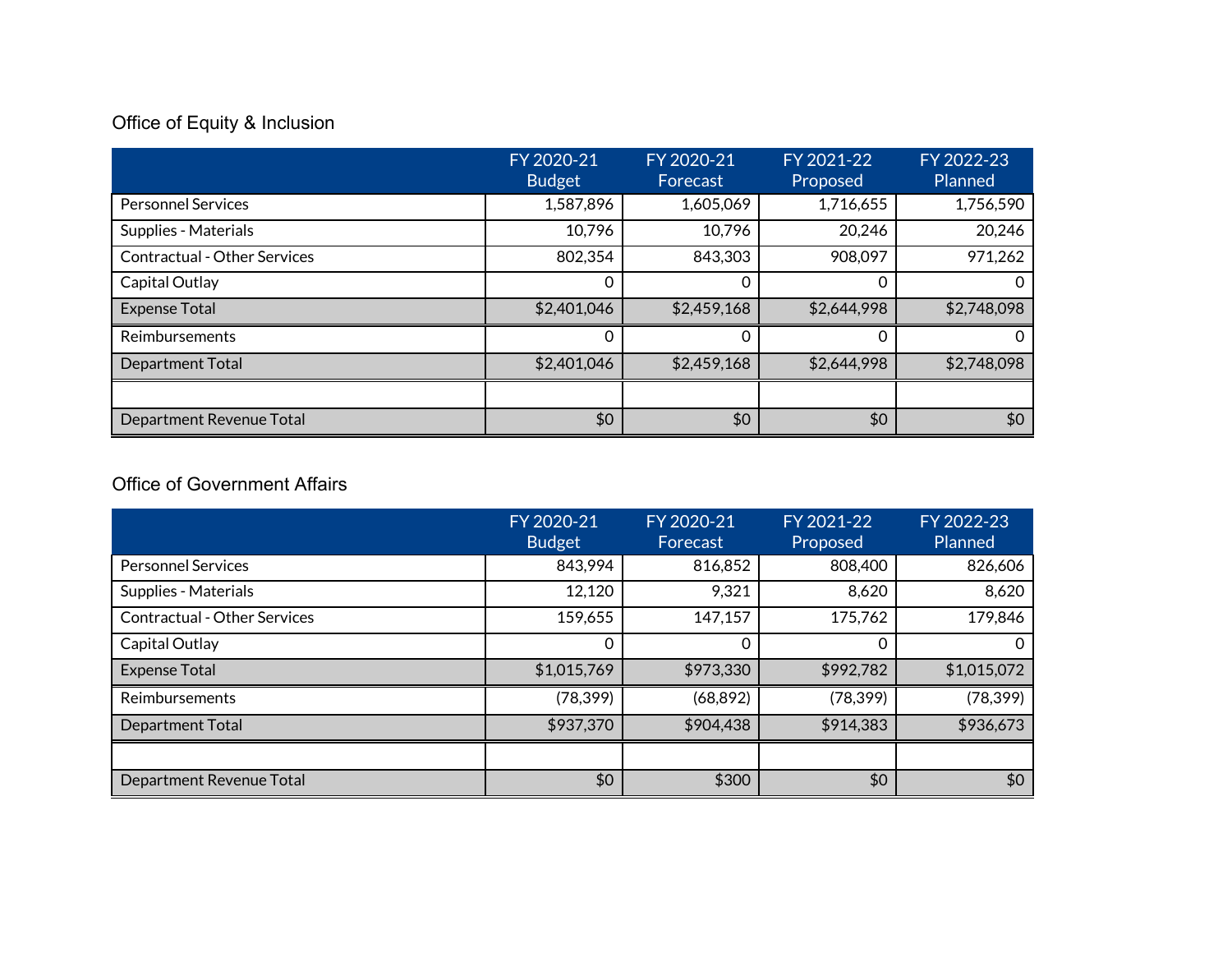# Office of Historic Preservation

|                                     | FY 2020-21<br><b>Budget</b> | FY 2020-21<br>Forecast | FY 2021-22<br>Proposed | FY 2022-23<br>Planned |
|-------------------------------------|-----------------------------|------------------------|------------------------|-----------------------|
| <b>Personnel Services</b>           | 640,692                     | 631,846                | 650,129                | 737,872               |
| Supplies - Materials                | 9,808                       | 7,411                  | 9,790                  | 9,790                 |
| <b>Contractual - Other Services</b> | 78,297                      | 69,829                 | 95,683                 | 99,902                |
| Capital Outlay                      | 0                           | $\Omega$               | 0                      | 0                     |
| <b>Expense Total</b>                | \$728,797                   | \$709,086              | \$755,602              | \$847,564             |
| Reimbursements                      | 0                           |                        | 0                      | 0                     |
| Department Total                    | \$728,797                   | \$709,086              | \$755,602              | \$847,564             |
|                                     |                             |                        |                        |                       |
| Department Revenue Total            | \$102,800                   | \$0                    | \$68,400               | \$68,400              |

# Office of Homeless Solutions

|                                     | FY 2020-21<br><b>Budget</b> | FY 2020-21<br>Forecast | FY 2021-22<br>Proposed | FY 2022-23<br>Planned |
|-------------------------------------|-----------------------------|------------------------|------------------------|-----------------------|
| <b>Personnel Services</b>           | 2,318,986                   | 2,112,626              | 2,272,120              | 2,354,959             |
| Supplies - Materials                | 142,837                     | 186,428                | 139,049                | 139,314               |
| <b>Contractual - Other Services</b> | 9,942,693                   | 9,884,067              | 9,571,974              | 9,604,099             |
| Capital Outlay                      | 0                           | 110,595                | 0                      | 0                     |
| <b>Expense Total</b>                | \$12,404,516                | \$12,293,716           | \$11,983,143           | \$12,098,372          |
| Reimbursements                      | (40,000)                    | (52,880)               | (70,000)               | (70,000)              |
| <b>Department Total</b>             | \$12,364,516                | \$12,240,836           | \$11,913,143           | \$12,028,372          |
|                                     |                             |                        |                        |                       |
| Department Revenue Total            | \$1,000,000                 | \$1,000,000            | \$1,000,000            | \$1,000,000           |